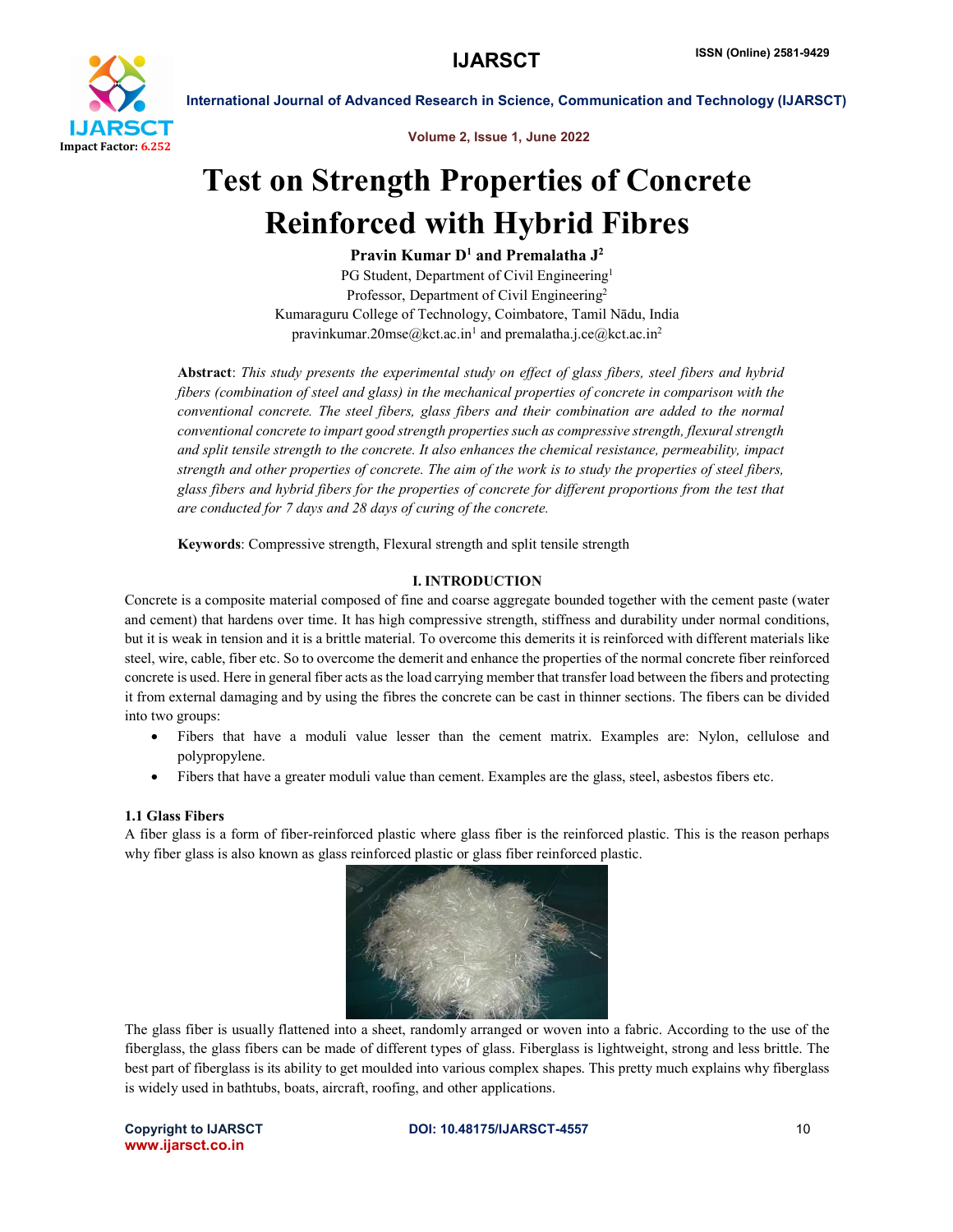

### Volume 2, Issue 1, June 2022

# 1.2 Steel Fibers

The fibers are made from hard-drawn low carbon high tensile steel wire and are continuously deformed conforming to the provisions of ASTM 820. Fiber concrete works because unlike mesh reinforcing, the steel fibers reinforce in three dimensions throughout the entire concrete matrix.



# 1.3 Material Properties

#### Steel Fibres

| <b>Fiber Length</b>        | 30 <sub>mm</sub>      |
|----------------------------|-----------------------|
| <b>Equivalent diameter</b> | $0.75$ mm             |
| Aspect ratio               | 40                    |
| <b>Tensile Strength</b>    | 1600 Mpa              |
| <b>Deformation</b>         | Crimped               |
| Appearance                 | Bright and clean wire |

# Glass Fibres

| <b>Fiber Length</b>        | 20 <sub>mm</sub> |
|----------------------------|------------------|
| <b>Equivalent Diameter</b> | $0.5$ mm         |
| <b>Aspect ratio</b>        | 40               |
| <b>Tensile strength</b>    | 1.85 Gpa         |
| <b>Young's Modulus</b>     | 70 Gpa           |

# 1.4 Tests

Compressive strength test, split tensile test, flexural strength test were conducted for 0.5% of glass fiber, 0.5% of steel fiber and 0.5% of hybrid fiber (0.25% glass fiber + 0.25% steel fiber) added to the concrete.

#### 1.4.1 Compressive Strength Test

| Mix             | Compressive strength N/mm <sup>2</sup> |        |         |
|-----------------|----------------------------------------|--------|---------|
| <b>Duration</b> |                                        | 7 Days | 28 Days |
|                 | Sample 1                               | 26.94  | 38.49   |
| Control mix     | Sample 2                               | 27.41  | 38.87   |
|                 | Sample 3                               | 26.91  | 39.04   |
|                 | Avg.                                   | 27.09  | 38.8    |
|                 | Sample 1                               | 28.36  | 48.06   |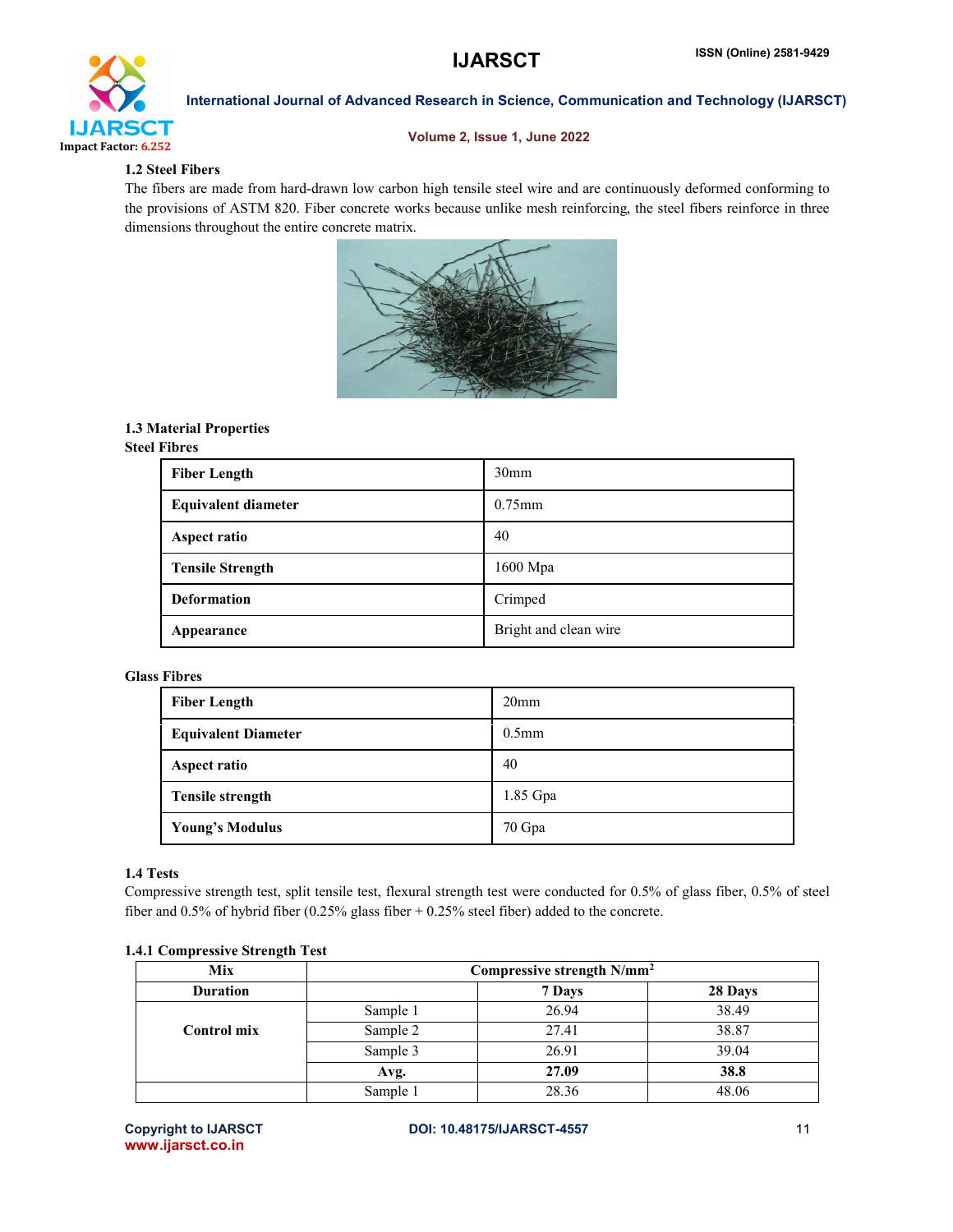

### Volume 2, Issue 1, June 2022

| <b>Glass fibre</b>  | Sample 2 | 28.49 | 48.11 |
|---------------------|----------|-------|-------|
|                     | Sample 3 | 27.57 | 47.30 |
|                     | Avg.     | 28.14 | 47.82 |
|                     | Sample 1 | 32.34 | 54.74 |
| <b>Steel fibre</b>  | Sample 2 | 31.77 | 54.32 |
|                     | Sample 3 | 31.84 | 52.48 |
|                     | Avg.     | 31.98 | 53.85 |
|                     | Sample 1 | 30.41 | 47.62 |
| <b>Hybrid fibre</b> | Sample 2 | 31.84 | 48.34 |
|                     | Sample 3 | 27.37 | 48.87 |
|                     | Avg.     | 29.87 | 48.27 |





# 1.4.2 Split Tensile Strength Test

| Mix                |          | Split tensile strength N/mm <sup>2</sup> |         |  |
|--------------------|----------|------------------------------------------|---------|--|
| <b>Duration</b>    |          | 7 Days                                   | 28 Days |  |
|                    | Sample 1 | 2.04                                     | 3.22    |  |
| <b>Control mix</b> | Sample 2 | 2.12                                     | 3.17    |  |
|                    | Sample 3 | 2.07                                     | 3.14    |  |
|                    | Avg.     | 2.08                                     | 3.17    |  |
|                    | Sample 1 | 2.87                                     | 3.98    |  |
| <b>Glass fibre</b> | Sample 2 | 2.86                                     | 4.07    |  |
|                    | Sample 3 | 2.91                                     | 4.01    |  |
|                    | Avg.     | 2.88                                     | 4.02    |  |
|                    | Sample 1 | 3.41                                     | 7.52    |  |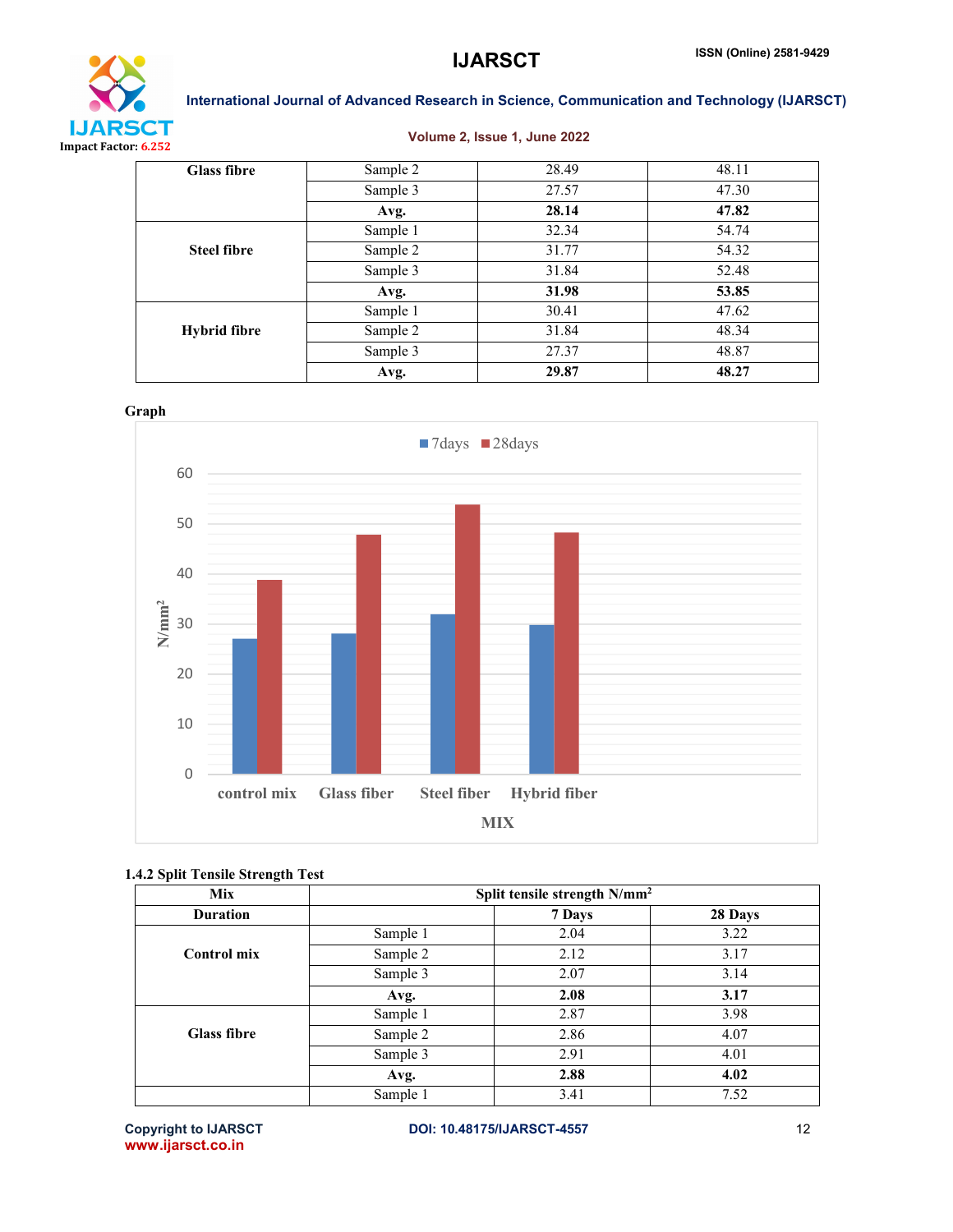

### Volume 2, Issue 1, June 2022

| <b>Steel fibre</b>  | Sample 2 | 3.64 | 7.14 |
|---------------------|----------|------|------|
|                     | Sample 3 | 3.07 | 7.34 |
|                     | Avg.     | 3.37 | 7.33 |
|                     | Sample 1 | 2.92 | 5.41 |
| <b>Hybrid fibre</b> | Sample 2 | 3.05 | 5.14 |
|                     | Sample 3 | 3.17 | 5.92 |
|                     | Avg.     | 3.05 | 5.49 |

# Graph:



# 1.4.3 Flexural Strength Test

| Mix                         | Flexural strength N/mm <sup>2</sup> |                                   |         |
|-----------------------------|-------------------------------------|-----------------------------------|---------|
| <b>Duration</b>             |                                     | 7 Days                            | 28 Days |
|                             | Sample 1                            | 7.48                              | 13.98   |
| <b>Control mix</b>          | Sample 2                            | 7.8                               | 14.22   |
|                             | Sample 3                            | 7.74                              | 14.36   |
|                             | Avg.                                | 7.67                              | 14.18   |
|                             | Sample 1                            | 9.57                              | 18.84   |
| <b>Glass fibre</b>          | Sample 2                            | 10.04                             | 19.01   |
|                             | Sample 3                            | 9.8                               | 19.04   |
|                             | Avg.                                | 9.80                              | 18.96   |
| <b>Steel fibre</b>          | Sample 1                            | 12.68                             | 23.45   |
|                             | Sample 2                            | 12.92                             | 24.14   |
|                             | Sample 3                            | 12.87                             | 24.37   |
| <b>Copyright to IJARSCT</b> |                                     | <b>DOI: 10.48175/IJARSCT-4557</b> | 13      |

www.ijarsct.co.in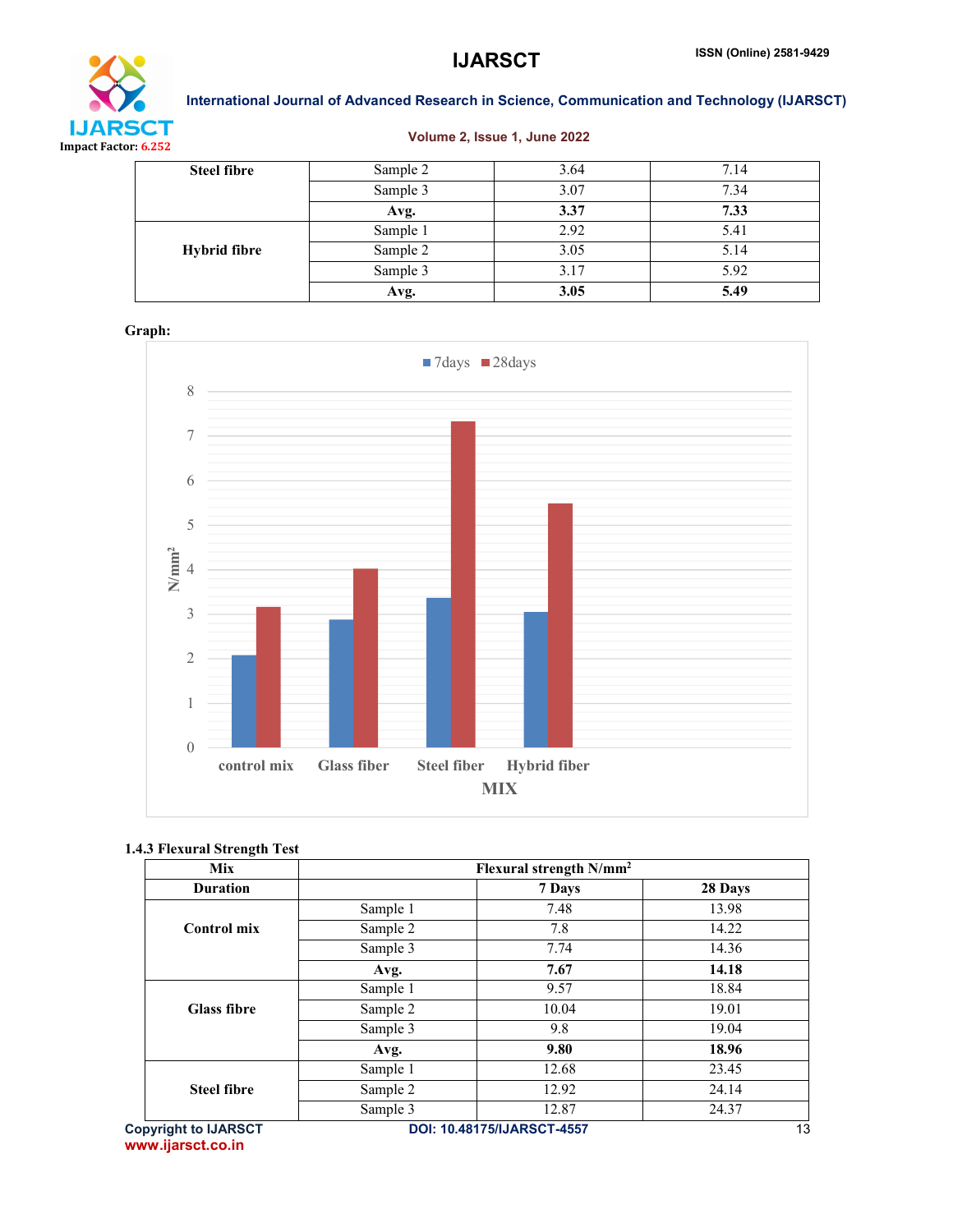

#### Volume 2, Issue 1, June 2022

|                     | Avg.     | 12.82 | 23.98 |
|---------------------|----------|-------|-------|
| <b>Hybrid fibre</b> | Sample 1 | 10.37 | 20.47 |
|                     | Sample 2 | 11.41 | 21.36 |
|                     | Sample 3 | 11.38 | 21.21 |
|                     | Avg.     | 11.05 | 21.01 |



#### 1.5 Conclusion

- There is an increase in the mechanical properties of the concrete compared to normal concrete with the addition of the fibres.
- $\bullet$  The compressive strength test results shows that there is an increase in strength around 20%, 30%, 25% for glass fibre, steel fibre and hybrid fibre mix respectively compared to control mix.
- The split tensile strength test results shows that there is an increase in strength around 20%, 55%, 40% for glass fibre, steel fibre and hybrid fibre mix respectively compared to control mix.
- The flexural strength test results shows that there is an increase in strength around 25%, 40%, 30% for glass fibre, steel fibre and hybrid fibre mix respectively compared to control mix.
- The impact strength test, permeability and chemical resistance test are to be carried out in the next phase of the project.

#### II. REFERENCES

- [1]. Samadhan Garad, Prof. Navanath Phadtare, "Experimental analysis of glass fiber reinforced concrete", international journal of advanced engineering technology, E-ISSN 0976-3945.
- [2]. Eng. Pshtiwan N. Shakor, et al., "Glass fibre reinforced concrete use in construction", international journal of technology and engineering system(IJTES), Vol.2 no.2, 2011.

www.ijarsct.co.in

Copyright to IJARSCT **DOI: 10.48175/IJARSCT-4557** 14